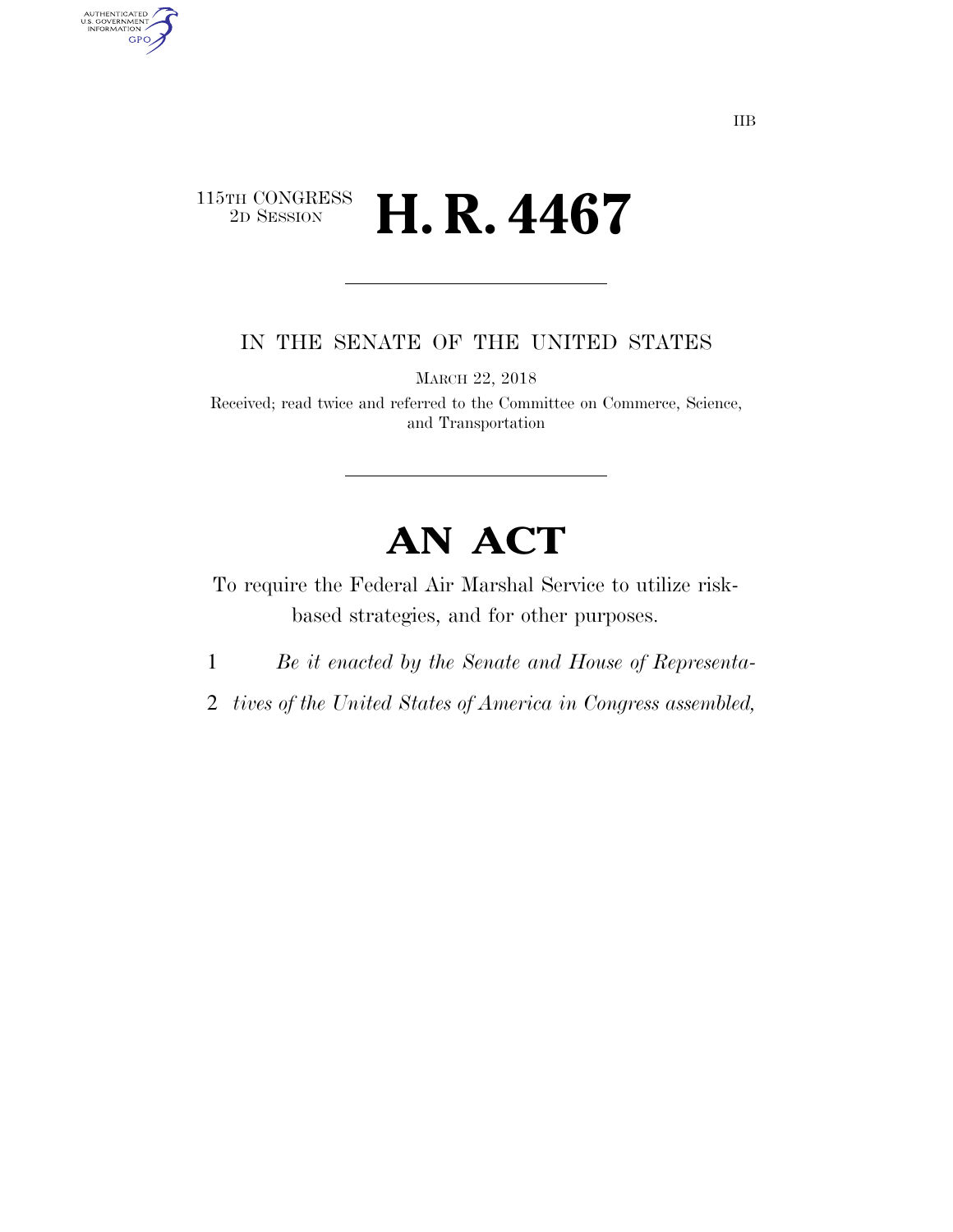## **SECTION 1. SHORT TITLE.**

 This Act may be cited as the ''Strengthening Aviation Security Act of 2018''.

## **SEC. 2. USE OF RISK-BASED STRATEGIES BY FEDERAL AIR MARSHAL SERVICE.**

 (a) IN GENERAL.—Subsection (a) of section 44917 of title 49, United States Code, is amended—

 (1) in paragraph (7), by striking ''and'' after the semicolon at the end;

 (2) in paragraph (8), by striking the period at the end and inserting a semicolon; and

 (3) by adding at the end the following new paragraphs:

 ''(9) shall require the Federal Air Marshal Service to utilize a risk-based strategy when allo- cating resources between international and domestic flight coverage, including when initially setting its annual target numbers of average daily international and domestic flights to cover;

20 '(10) shall require the Federal Air Marshal Service to utilize a risk-based strategy to support domestic allocation decisions;

23 ''(11) shall require the Federal Air Marshal Service to utilize a risk-based strategy to support international allocation decisions; and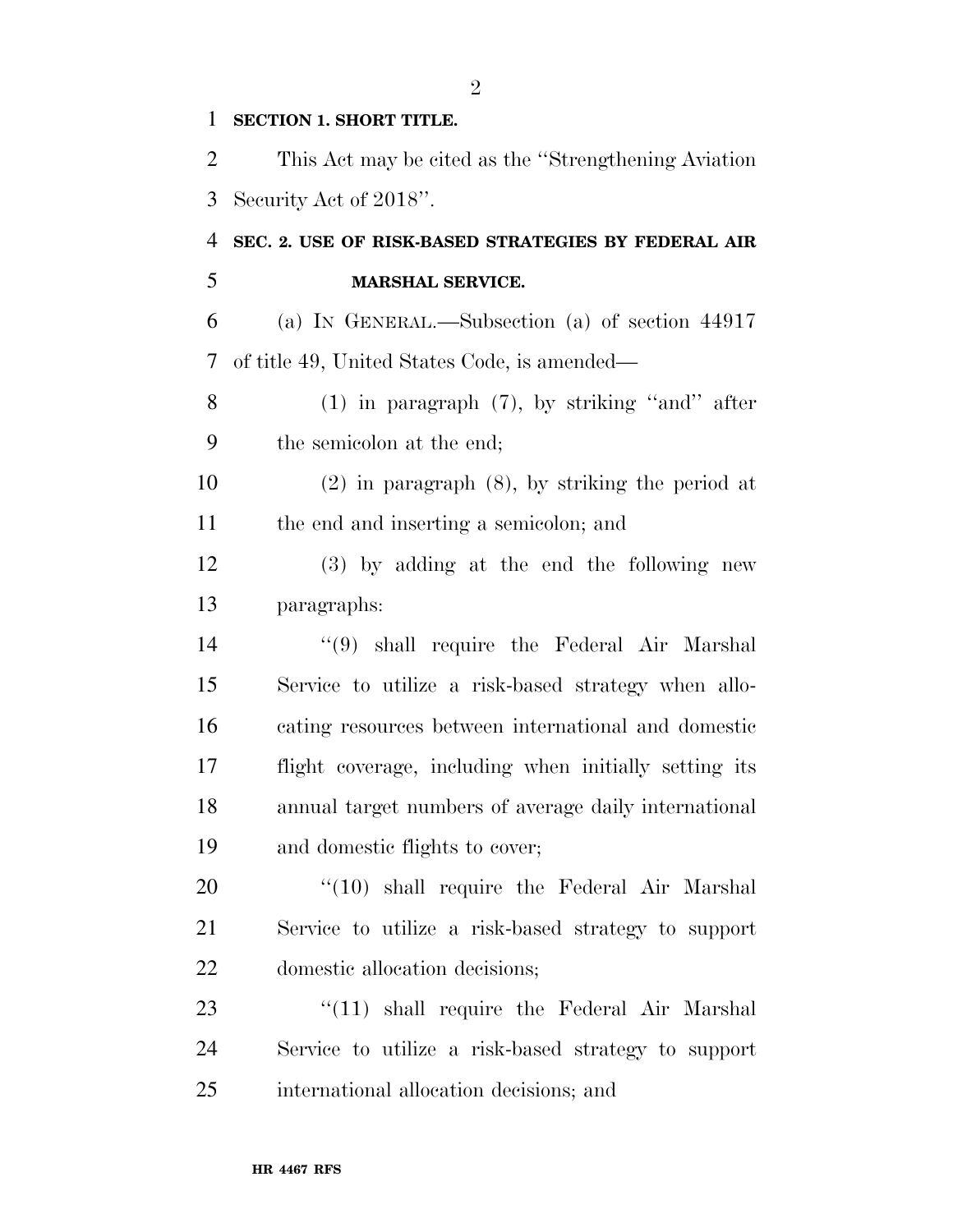$\frac{1}{12}$  ''(12) shall ensure that the seating arrange- ments of Federal air marshals on aircraft are deter- mined in a manner that is risk-based and most capa- ble of responding to current threats to aviation secu-rity.".

 (b) REPORT.—Not later than 270 days after the date of the enactment of this Act, the Administrator of the Transportation Security Administration shall submit to the Committee on Homeland Security of the House of Representatives and the Committee on Homeland Security and Governmental Affairs and the Committee on Com- merce, Science, and Transportation of the Senate a report that describes the compliance of the Federal Air Marshal Service with the requirements specified in paragraphs (9) through (12) of subsection (a) of section 44917 of title 49, United States Code, as added by this Act, and the documented methodology used by the Federal Air Marshal Service to conduct risk assessments in accordance with such paragraphs.

 (c) EFFECTIVE DATE.—The Transportation Security Administration shall begin carrying out the requirements specified in paragraphs (9) through (12) of subsection (a) of section 44917, United States Code, added by this Act,